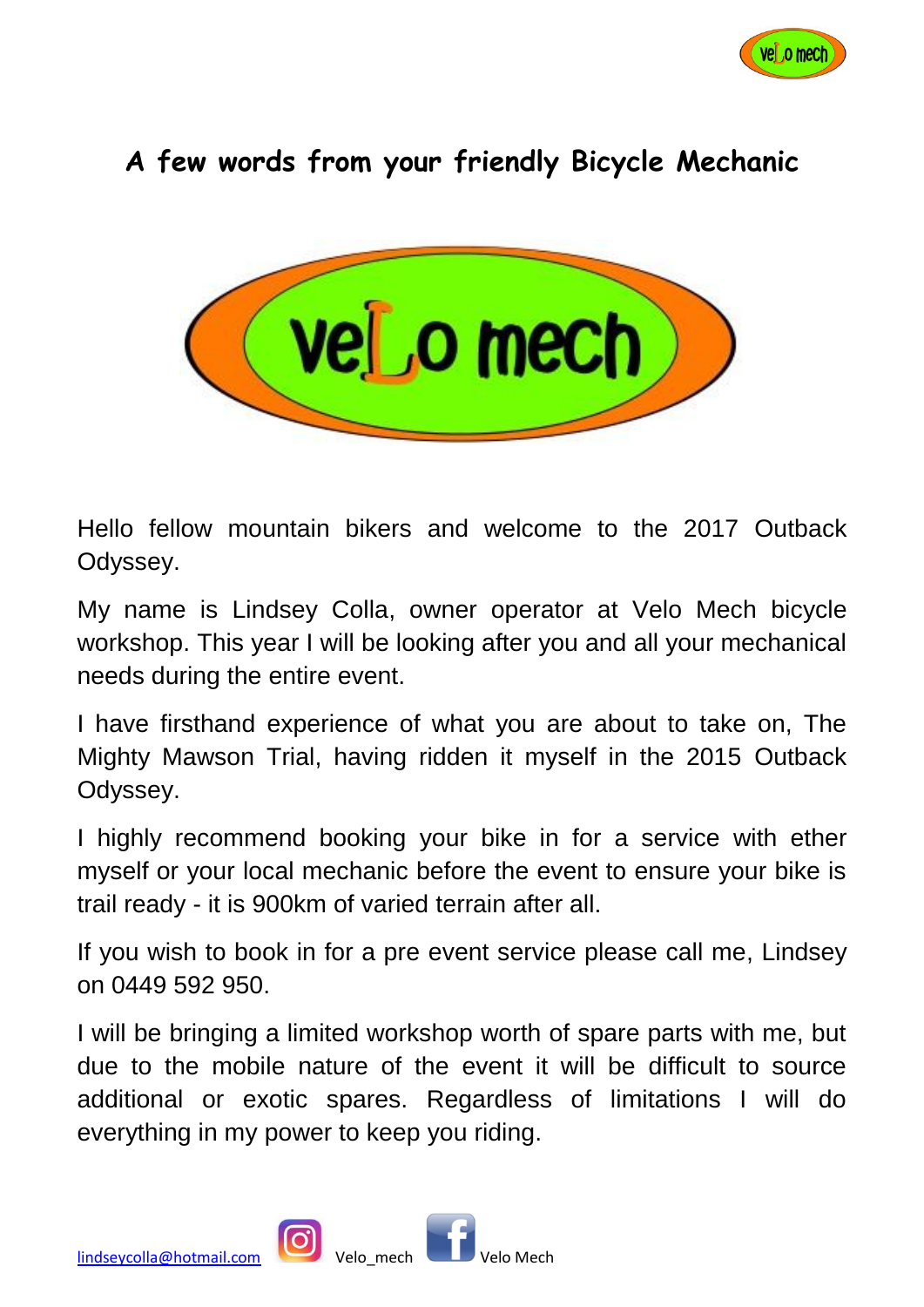

I recommend that every rider brings the following items with them each day on the trail:

- A spare derailleur hanger, this is a small sacrificial part between your frame and rear derailleur, they are bike specific and I likely won't have the correct one for your frame as there are millions of variations.
- A spare tube and a second one in your luggage
- Puncture patch kit
- Tyre levers
- A pump
- A multi tool

I will be running a store at my Velo Van in the evenings so you can pick up some goodies or re stock your spares.

Each day I will be following along, sorting out any minor mechanical running repairs that may be required. This will be on a no charge basis or a small fee if it is a bigger issue or if parts are required.

If you require a major service or other work you will need to book your bike in for an evening or rest day service. Major services and work will be charged at regular workshop prices, plus any required parts.

Please be aware that I expect you and or your travelling buddies will know how to change a tube. I will charge a minimum fee to perform this task for you.

During the event for services please see me at the Velo Van or by mobile on **0449 592 950.** The ride marshals will help put you in contact with me also.

The most important thing during the Outback Odyssey is to enjoy each and every moment as I did during the last event. Leave it up to me to keep you rolling